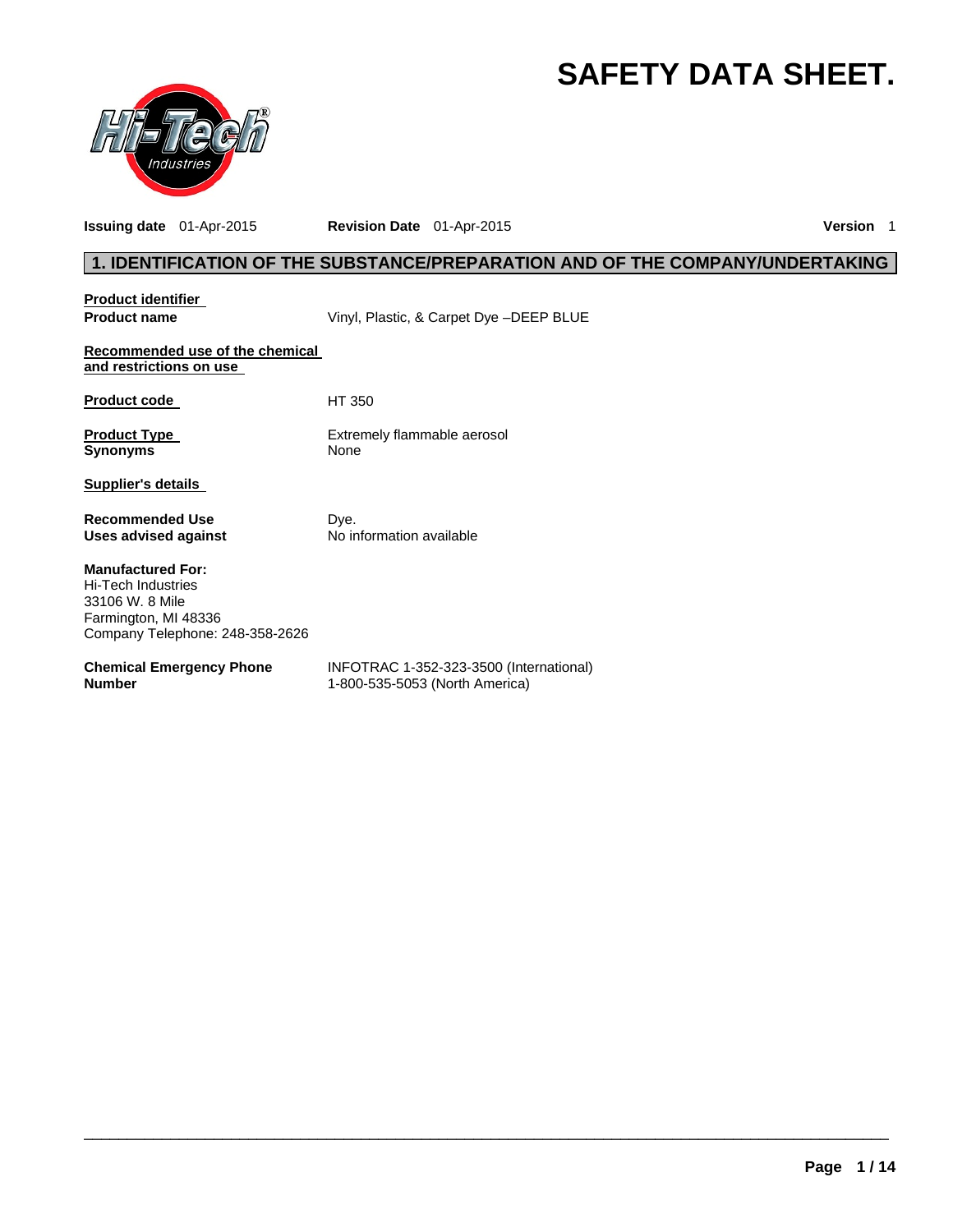### $\Box$ **2. HAZARDS IDENTIFICATION**

#### **Classification**

| Skin corrosion/irritation                          | Category 2            |  |
|----------------------------------------------------|-----------------------|--|
| Serious eye damage/eye irritation                  | Category 2A           |  |
| Carcinogenicity                                    | Category 2            |  |
| Reproductive Toxicity                              | Category 2            |  |
| Specific target organ toxicity (single exposure)   | Category 3            |  |
| Specific target organ toxicity (repeated exposure) | Category 2            |  |
| Aspiration toxicity                                | Category 1            |  |
| Flammable aerosols                                 | Category 1            |  |
| Gases under pressure                               | <b>Compressed Gas</b> |  |

# **GHS Label elements, including**

### **precautionary statements**

| <b>Emergency Overview</b>                                                                                                                                                                                                                                                                                                                                                                                            |                                                                                                                             |                 |
|----------------------------------------------------------------------------------------------------------------------------------------------------------------------------------------------------------------------------------------------------------------------------------------------------------------------------------------------------------------------------------------------------------------------|-----------------------------------------------------------------------------------------------------------------------------|-----------------|
| <b>DANGER</b>                                                                                                                                                                                                                                                                                                                                                                                                        |                                                                                                                             |                 |
| <b>Hazard Statements</b><br>Causes skin irritation<br>Causes serious eye irritation<br>Suspected of causing cancer<br>Suspected of damaging fertility or the unborn child<br>May cause drowsiness or dizziness<br>and Lymphatic System) through prolonged or repeated exposure.<br>May be fatal if swallowed and enters airways<br>Extremely flammable aerosol<br>Contains gas under pressure; may explode if heated | May cause damage to organs (Central Nervous System, Eyes, Kidney, Liver, Respiratory System, Skin, Central Vascular System, |                 |
|                                                                                                                                                                                                                                                                                                                                                                                                                      |                                                                                                                             |                 |
| Appearance<br>opaque                                                                                                                                                                                                                                                                                                                                                                                                 | <b>Physical state</b><br>Aerosol                                                                                            | Odor<br>Solvent |

### **Precautionary Statements - Prevention**

Obtain special instructions before use Do not handle until all safety precautions have been read and understood Wash face, hands and any exposed skin thoroughly after handling Wear protective gloves/protective clothing/eye protection/face protection Do not breathe dust/fume/gas/mist/vapors/spray Use only outdoors or in a well-ventilated area Keep away from heat/sparks/open flames/hot surfaces. — No smoking Do not spray on an open flame or other ignition source Pressurized container: Do not pierce or burn, even after use

# **Precautionary Statements - Response**

If exposed or concerned: Get medical advice/attention

Specific treatment (see first aid on this label)

IF IN EYES: Rinse cautiously with water for several minutes. Remove contact lenses, if present and easy to do. Continue rinsing. If eye irritation persists: Get medical advice/attention

 $\Box$ 

IF ON SKIN: Wash with plenty of soap and water.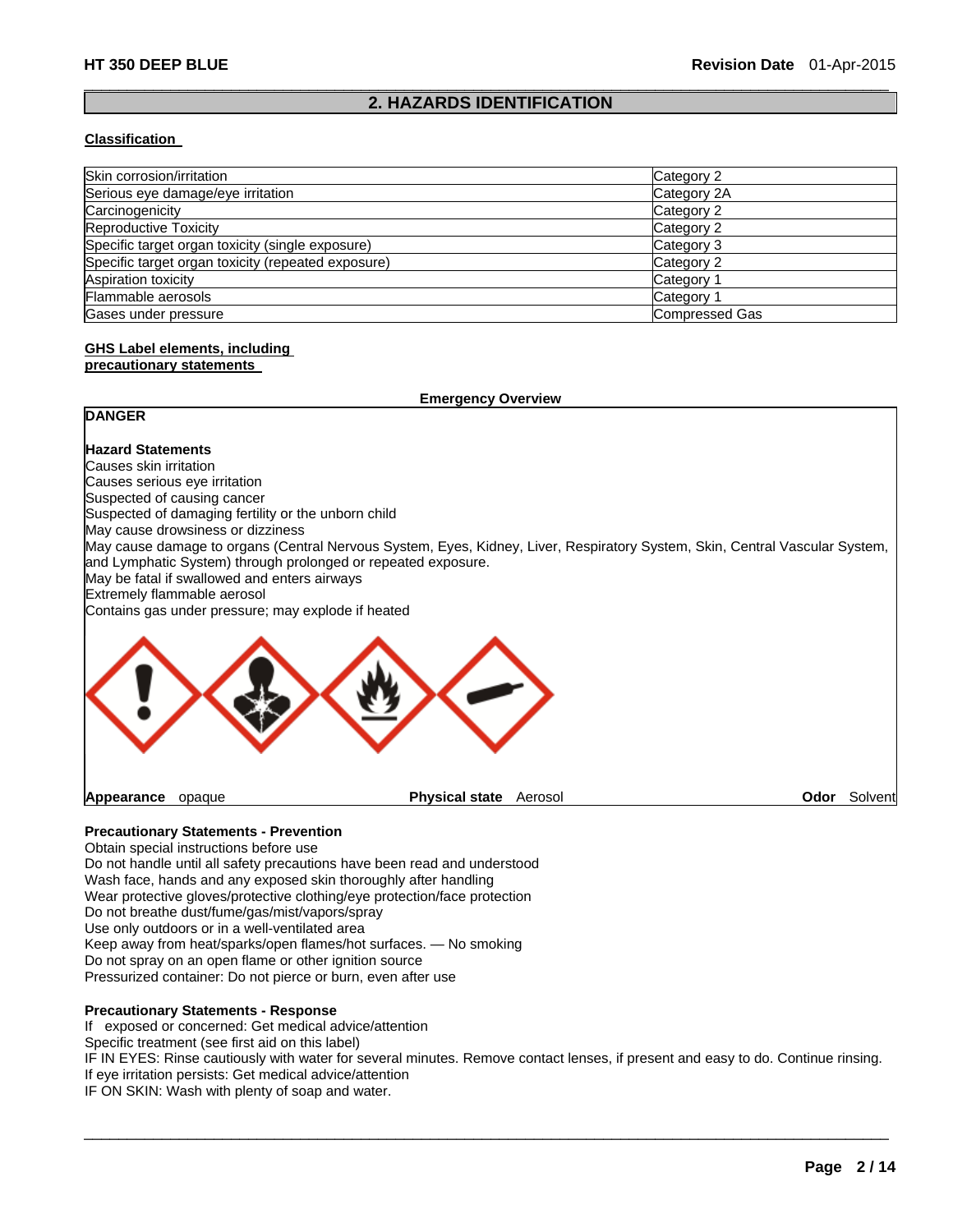If skin irritation occurs: Get medical advice/attention Take off contaminated clothing and wash before reuse IF INHALED: Remove person to fresh air and keep comfortable for breathing. Call a POISON CENTER or doctor/physician if you feel unwell IF SWALLOWED: Immediately call a POISON CENTER or doctor/physician Do NOT induce vomiting

# **Precautionary Statements - Storage**

Store locked up Store in a well-ventilated place. Keep container tightly closed Protect from sunlight. Do not expose to temperatures exceeding 50 °C/122 °F

#### **Precautionary Statements - Disposal**

Dispose of contents/container to an approved waste disposal plant

#### **Hazards not otherwise classified (HNOC)**

None

#### **Other information**

• Toxic to aquatic life with long lasting effects

0% of the mixture consists of ingredient(s) of unknown toxicity

# **3. COMPOSITION/INFORMATION ON INGREDIENTS**

 $\Box$ 

| <b>Chemical Name</b>       | <b>CAS-No</b>  | Weight %* |
|----------------------------|----------------|-----------|
| <b>ACETONE</b>             | 67-64-1        | $30 - 40$ |
| PROPANE/ISOBUTANE/N-BUTANE | 68476-86-8     | 20-30     |
| <b>TOLUENE</b>             | 108-88-3       | $10 - 20$ |
| N-BUTYL ALCOHOL            | 71-36-3        | $1 - 10$  |
| <b>XYLENE</b>              | 1330-20-7      | $1 - 10$  |
| <b>MAGNESIUM SILICATE</b>  | 14807-96-6     | $1 - 10$  |
| CALCIUM CARBONATE          | 1317-65-3      | $1 - 10$  |
| 2-BUTANONE                 | 78-93-3        | $1 - 10$  |
| ETHYL BENZENE              | $100 - 41 - 4$ | $1 - 10$  |
| TITANIUM DIOXIDE           | 13463-67-7     | $1 - 10$  |
| METHYL ISOBUTYL KETONE     | 108-10-1       | $1 - 10$  |
| <b>CARBON BLACK</b>        | 1333-86-4      | $1 - 10$  |

\*The exact percentage (concentration) of composition has been withheld as a trade secret.

# **4. FIRST AID MEASURES**

#### **First aid measures for different exposure routes**

| Eye contact         | Rinse immediately with plenty of water, also under the eyelids, for at least 15 minutes. Keep<br>eye wide open while rinsing. Get medical attention if irritation persists. |
|---------------------|-----------------------------------------------------------------------------------------------------------------------------------------------------------------------------|
| <b>Skin contact</b> | Wash off immediately with soap and plenty of water while removing all contaminated<br>clothes and shoes. If skin irritation persists, call a physician.                     |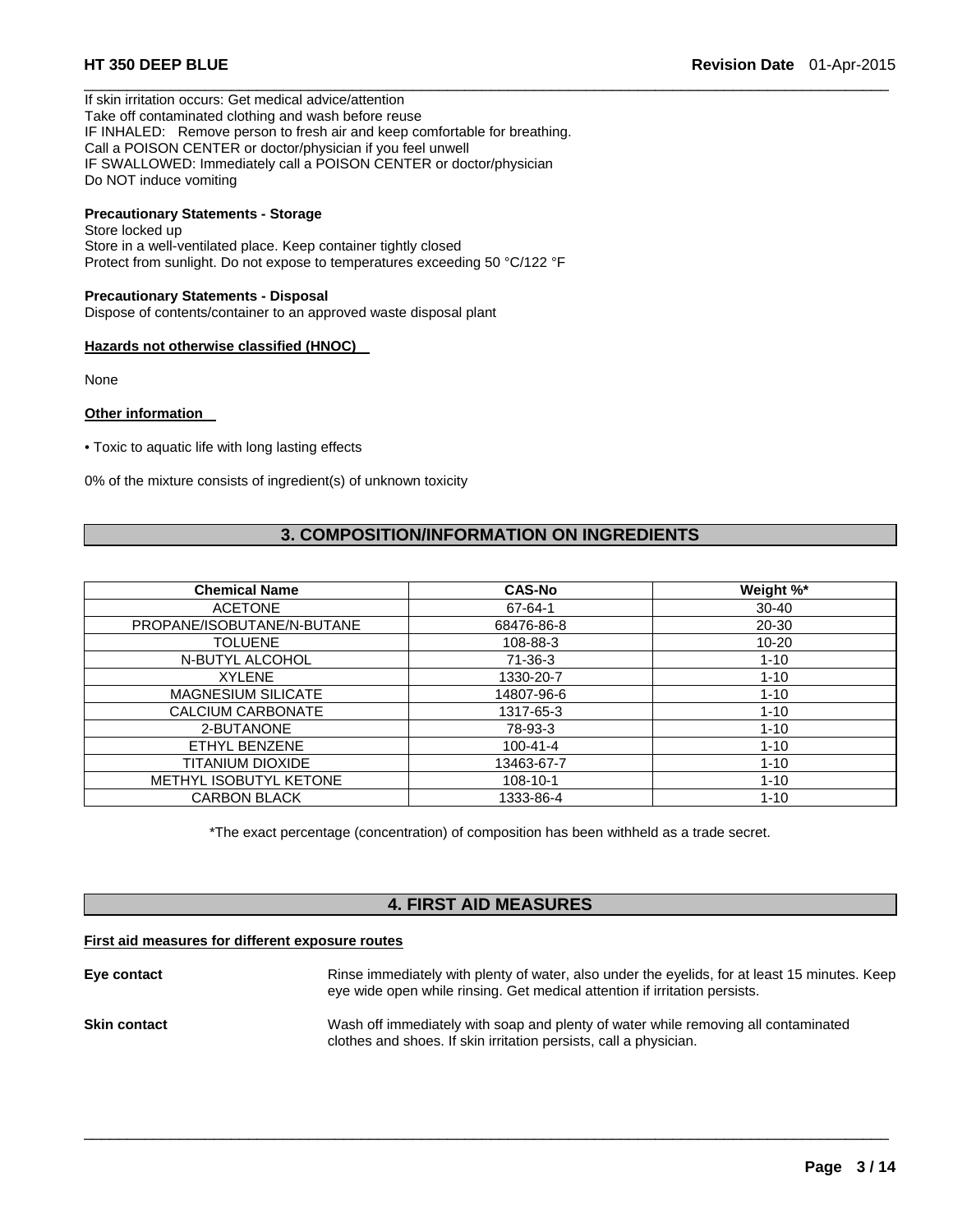| <b>Inhalation</b>    | Move to fresh air. If breathing is difficult, give oxygen. Artificial respiration and/or oxygen<br>may be necessary. If breathing has stopped, contact emergency medical services<br>immediately.                                                                     |
|----------------------|-----------------------------------------------------------------------------------------------------------------------------------------------------------------------------------------------------------------------------------------------------------------------|
| Ingestion            | Do NOT induce vomiting. Never give anything by mouth to an unconscious person. Call a<br>physician or Poison Control Center immediately.                                                                                                                              |
|                      | Most important symptoms/effects, acute and delayed                                                                                                                                                                                                                    |
| <b>Main Symptoms</b> | Causes skin and eye irritation. Irritating to respiratory system. May cause drowsiness or<br>dizziness. May damage fertility or unborn child. May cause damage to organs through<br>prolonged or repeated exposure. Harmful or fatal if swallowed and enters airways. |

#### **Indication of immediate medical attention and special treatment needed, if necessary**

**Notes to physician** Treat symptomatically.

### **5. FIRE-FIGHTING MEASURES**

#### **Suitable Extinguishing Media**

Water fog.Dry chemical. Carbon dioxide (CO2). Cool containers/tanks with water spray.

**Unsuitable Extinguishing Media** Keep away from sources of ignition - No smoking.

#### **Specific hazards arising from the chemical**

Extremely flammable. Keep product and empty container away from heat and sources of ignition. In the event of fire and/or explosion do not breathe fumes.

**Explosion Data Sensitivity to Mechanical Impact** none. **Sensitivity to Static Discharge** Yes.

#### **Protective Equipment and Precautions for Firefighters**

As in any fire, wear self-contained breathing apparatus pressure-demand, MSHA/NIOSH (approved or equivalent) and full protective gear.

# **6. ACCIDENTAL RELEASE MEASURES**

#### **Personal precautions, protective equipment and emergency procedures**

**Personal precautions Avoid contact with eyes. Avoid breathing vapors or mists. Contents under pressure. Do not** puncture or incinerate cans.Do no stick pin or any other sharp object into opening on top of can. Avoid skin contact. Use with adequate ventilation. Keep container away from heat,flames, and all other sources of ignition. Keep can away from all sources of electricity such as electric motors and batteries. Do not spray on hot surfaces. **Environmental precautions Environmental precautions** Beware of vapors accumulating to form explosive concentrations. Vapors can accumulate in low areas. Prevent further leakage or spillage if safe to do so. Do not allow material to contaminate ground water system. Prevent product from entering drains. Do not flush into surface water or sanitary sewer system. **Methods and materials for containment and cleaning up** 

**Methods for Containment** Stop leak if you can do it without risk. Absorb spill with inert material (e.g. dry sand or earth), then place in a chemical waste container.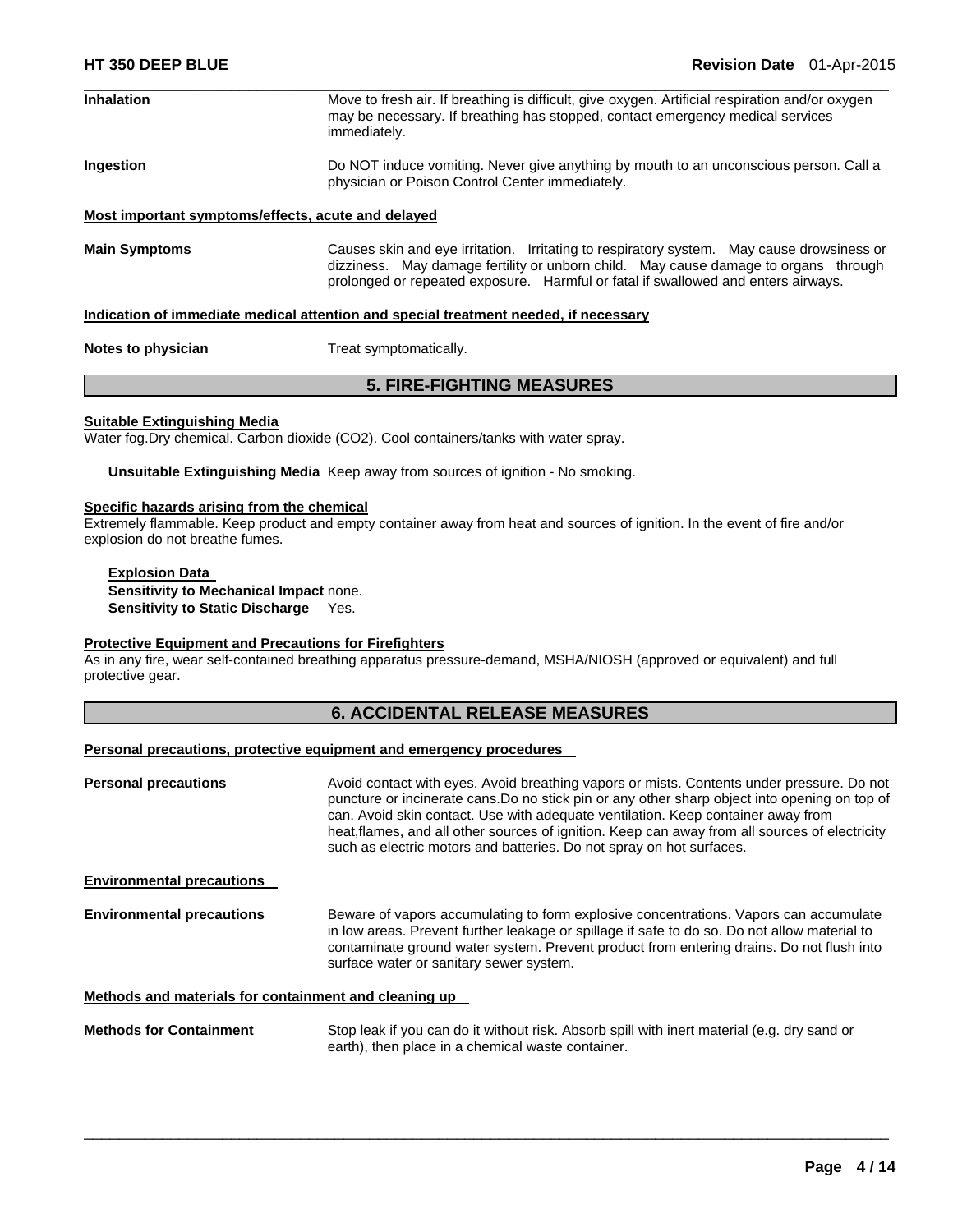| Methods for cleaning up                                      | Pick up and transfer to properly labeled containers. Soak up with inert absorbent material.<br>Clean contaminated surface thoroughly. After cleaning, flush away traces with water.<br>Ground and bond containers when transferring material. Take precautionary measures<br>against static discharges. |  |
|--------------------------------------------------------------|---------------------------------------------------------------------------------------------------------------------------------------------------------------------------------------------------------------------------------------------------------------------------------------------------------|--|
|                                                              | 7. HANDLING AND STORAGE                                                                                                                                                                                                                                                                                 |  |
| <b>Precautions for safe handling</b>                         |                                                                                                                                                                                                                                                                                                         |  |
| Advice on safe handling                                      | Avoid contact with eyes. Avoid breathing vapors or mists. Contents under pressure. Do not<br>puncture or incinerate cans. Do not stick pin or any other sharp object into opening on top<br>of can.                                                                                                     |  |
| Conditions for safe storage, including any incompatibilities |                                                                                                                                                                                                                                                                                                         |  |
| <b>Technical measures/Storage</b><br>conditions              | Keep away from open flames, hot surfaces and sources of ignition. Keep container tightly<br>closed in a dry and well-ventilated place. Keep in properly labeled containers. Keep out of<br>the reach of children. Store locked up.                                                                      |  |
| Incompatible products                                        | Incompatible with strong acids and bases. Incompatible with oxidizing agents.                                                                                                                                                                                                                           |  |
| <b>Aerosol Level</b>                                         | 3                                                                                                                                                                                                                                                                                                       |  |
| <b>8. EXPOSURE CONTROLS/PERSONAL PROTECTION</b>              |                                                                                                                                                                                                                                                                                                         |  |

# **Control parameters**

### **Exposure Guidelines** .

| <b>Chemical Name</b>       | <b>ACGIH TLV</b>         | <b>OSHA PEL</b>                         | <b>NIOSH IDLH</b>              |
|----------------------------|--------------------------|-----------------------------------------|--------------------------------|
| <b>ACETONE</b>             | STEL: 750 ppm            | TWA: 1000 ppm                           | IDLH: 2500 ppm                 |
| 67-64-1                    | TWA: 500 ppm             | TWA: 2400 mg/m <sup>3</sup>             | TWA: 250 ppm                   |
|                            |                          | (vacated) TWA: 750 ppm                  | TWA: 590 mg/m $3$              |
|                            |                          | (vacated) TWA: 1800 mg/m <sup>3</sup>   |                                |
|                            |                          | (vacated) STEL: 2400 mg/m <sup>3</sup>  |                                |
|                            |                          | The acetone STEL does not apply         |                                |
|                            |                          | to the cellulose acetate fiber          |                                |
|                            |                          | industry. It is in effect for all other |                                |
|                            |                          | sectors                                 |                                |
|                            |                          | (vacated) STEL: 1000 ppm                |                                |
| PROPANE/ISOBUTANE/N-BUTANE | 74-98-6: TWA: 1000 ppm   | 74-98-6: TWA: 1000 ppm                  | 74-98-6:IDLH: 2100 ppm         |
| 68476-86-8                 | 106-97-8: STEL: 1000 ppm | TWA: $1800 \text{ mg/m}^3$              | TWA: 1000 ppm                  |
|                            | 75-28-5: STEL: 1000 ppm  | (vacated) TWA: 1000 ppm                 | TWA: $1800 \text{ mg/m}^3$     |
|                            |                          | (vacated) TWA: $1800 \text{ mg/m}^3$    | 106-97-8: TWA: 800 ppm         |
|                            |                          | 106-97-8: (vacated) TWA: 800            | TWA: 1900 mg/m $3$             |
|                            |                          | ppm                                     | 75-28-5: TWA: 800 ppm          |
|                            |                          | (vacated) TWA: $1900 \text{ mg/m}^3$    | TWA: 1900 mg/m $3$             |
|                            |                          |                                         |                                |
| <b>TOLUENE</b>             | TWA: 20 ppm              | TWA: 200 ppm                            | IDLH: 500 ppm                  |
| 108-88-3                   |                          | (vacated) TWA: 100 ppm                  | TWA: 100 ppm                   |
|                            |                          | (vacated) TWA: 375 mg/m <sup>3</sup>    | TWA: 375 mg/m <sup>3</sup>     |
|                            |                          | (vacated) STEL: 150 ppm                 | STEL: 150 ppm                  |
|                            |                          | (vacated) STEL: 560 mg/m <sup>3</sup>   | STEL: 560 mg/m <sup>3</sup>    |
|                            |                          | Ceiling: 300 ppm                        |                                |
| N-BUTYL ALCOHOL            | TWA: 20 ppm              | TWA: 100 ppm                            | <b>IDLH: 1400 ppm</b>          |
| $71-36-3$                  |                          | TWA: $300 \text{ mg/m}^3$               | Ceiling: 50 ppm                |
|                            |                          | (vacated) S*                            | Ceiling: 150 mg/m <sup>3</sup> |
|                            |                          | (vacated) Ceiling: 50 ppm               |                                |
|                            |                          | (vacated) Ceiling: 150 mg/m $3$         |                                |
| <b>XYLENE</b>              | STEL: 150 ppm            | TWA: 100 ppm                            |                                |
| 1330-20-7                  | TWA: 100 ppm             | TWA: 435 mg/m <sup>3</sup>              |                                |
|                            |                          | (vacated) TWA: 100 ppm                  |                                |
|                            |                          | (vacated) TWA: $435 \text{ mg/m}^3$     |                                |
|                            |                          | (vacated) STEL: 150 ppm                 |                                |
|                            |                          | (vacated) STEL: $655 \text{ mg/m}^3$    |                                |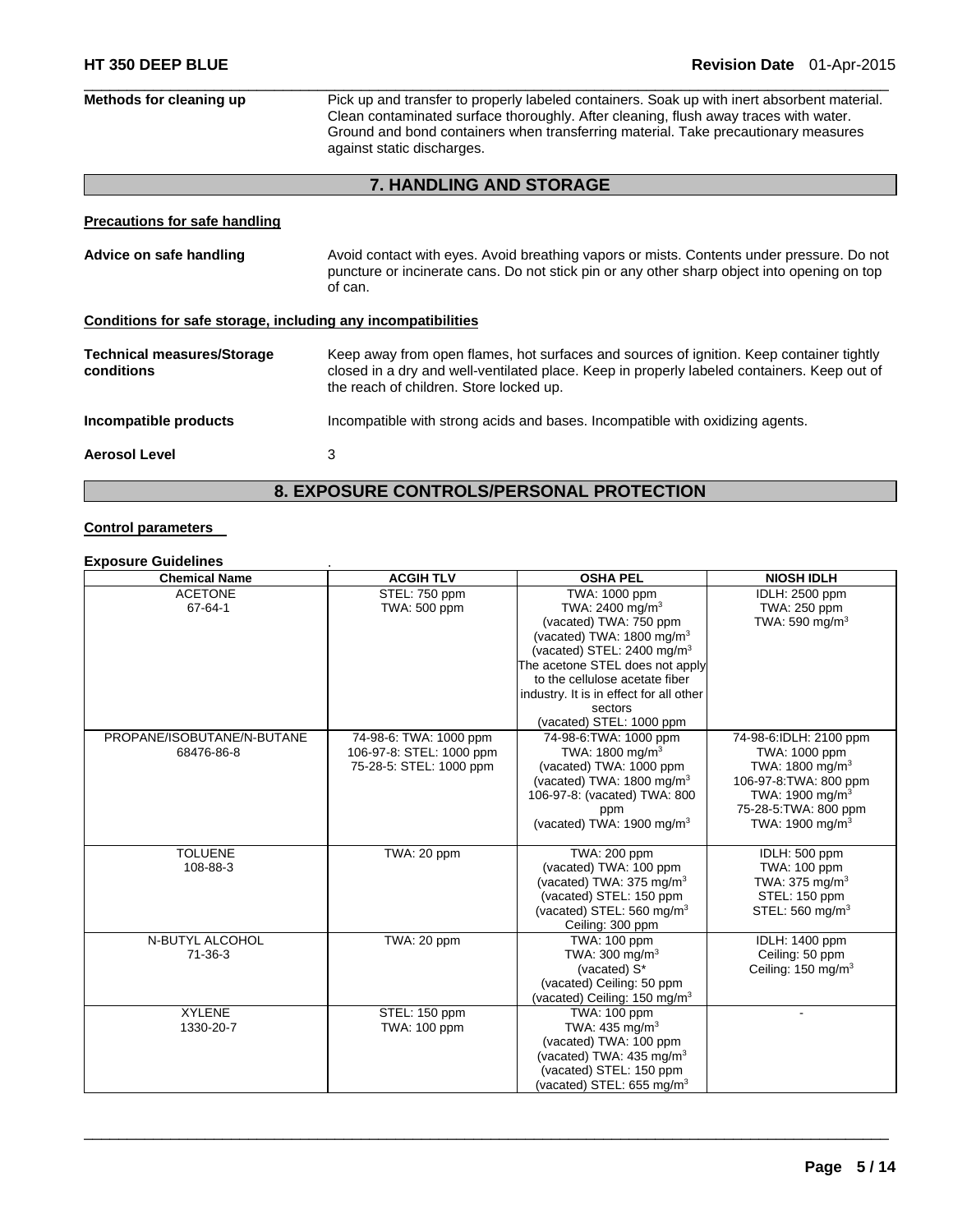# **HT 350 DEEP BLUE Revision Date** 01-Apr-2015

| <b>MAGNESIUM SILICATE</b><br>14807-96-6 | TWA: 2 $mg/m3$ particulate matter<br>containing no asbestos and <1%<br>crystalline silica, respirable<br>fraction | (vacated) TWA: 2 mg/m <sup>3</sup><br>respirable dust <1% Crystalline<br>silica, containing no Asbestos<br>TWA: 20 mppcf if 1% Quartz or<br>more, use Quartz limit                                      | IDLH: 1000 mg/m <sup>3</sup><br>TWA: 2 mg/m <sup>3</sup> containing no<br>Asbestos and <1% Quartz<br>respirable dust                                           |
|-----------------------------------------|-------------------------------------------------------------------------------------------------------------------|---------------------------------------------------------------------------------------------------------------------------------------------------------------------------------------------------------|----------------------------------------------------------------------------------------------------------------------------------------------------------------|
| CALCIUM CARBONATE<br>1317-65-3          |                                                                                                                   | TWA: 15 mg/m <sup>3</sup> total dust<br>TWA: $5 \text{ mg/m}^3$ respirable<br>fraction<br>(vacated) TWA: $15 \text{ mg/m}^3$ total<br>dust<br>(vacated) TWA: 5 mg/m <sup>3</sup><br>respirable fraction | TWA: $10 \text{ mg/m}^3$<br>total dust<br>TWA: $5 \text{ mg/m}^3$<br>respirable dust                                                                           |
| 2-BUTANONE<br>78-93-3                   | STEL: 300 ppm<br>TWA: 200 ppm                                                                                     | TWA: 200 ppm<br>TWA: 590 mg/m <sup>3</sup><br>(vacated) TWA: 200 ppm<br>(vacated) TWA: 590 mg/m <sup>3</sup><br>(vacated) STEL: 300 ppm<br>(vacated) STEL: 885 mg/m <sup>3</sup>                        | IDLH: 3000 ppm<br>TWA: 200 ppm<br>TWA: 590 mg/m <sup>3</sup><br>STEL: 300 ppm<br>STEL: 885 mg/m <sup>3</sup>                                                   |
| <b>ETHYL BENZENE</b><br>$100 - 41 - 4$  | TWA: 20 ppm                                                                                                       | TWA: 100 ppm<br>TWA: $435 \text{ mg/m}^3$<br>(vacated) TWA: 100 ppm<br>(vacated) TWA: 435 mg/m <sup>3</sup><br>(vacated) STEL: 125 ppm<br>(vacated) STEL: 545 mg/m <sup>3</sup>                         | IDLH: 800 ppm<br>TWA: 100 ppm<br>TWA: 435 mg/m <sup>3</sup><br>STEL: 125 ppm<br>STEL: $545 \text{ mg/m}^3$                                                     |
| <b>TITANIUM DIOXIDE</b><br>13463-67-7   | TWA: 10 $mq/m3$                                                                                                   | TWA: $15 \text{ mg/m}^3$ total dust<br>(vacated) TWA: 10 mg/m <sup>3</sup> total<br>dust                                                                                                                | IDLH: 5000 mg/m <sup>3</sup>                                                                                                                                   |
| METHYL ISOBUTYL KETONE<br>108-10-1      | STEL: 75 ppm<br>TWA: 20 ppm                                                                                       | <b>TWA: 100 ppm</b><br>TWA: $410 \text{ mg/m}^3$<br>(vacated) TWA: 50 ppm<br>(vacated) TWA: 205 mg/m <sup>3</sup><br>(vacated) STEL: 75 ppm<br>(vacated) STEL: 300 mg/m <sup>3</sup>                    | IDLH: 500 ppm<br>TWA: 50 ppm<br>TWA: $205 \text{ mg/m}^3$<br>STEL: 75 ppm<br>STEL: 300 mg/m <sup>3</sup>                                                       |
| <b>CARBON BLACK</b><br>1333-86-4        | TWA: $3 \text{ mg/m}^3$<br>inhalable fraction                                                                     | TWA: $3.5 \text{ ma/m}^3$<br>(vacated) TWA: $3.5 \text{ mg/m}^3$                                                                                                                                        | IDLH: 1750 mg/m <sup>3</sup><br>TWA: $3.5 \text{ mg/m}^3$<br>TWA: 0.1 mg/m <sup>3</sup> Carbon black in<br>presence of Polycyclic aromatic<br>hydrocarbons PAH |

*ACGIH: (American Conference of Governmental Industrial Hygienists) OSHA: (Occupational Safety & Health Administration) NIOSH IDLH: Immediately Dangerous to Life or Health* 

| <b>Other Exposure Guidelines</b>           | Vacated limits revoked by the Court of Appeals decision in AFL-CIO v. OSHA, 965 F.2d<br>962 (11th Cir., 1992).                                                                                                                                                                                                                    |  |
|--------------------------------------------|-----------------------------------------------------------------------------------------------------------------------------------------------------------------------------------------------------------------------------------------------------------------------------------------------------------------------------------|--|
| <b>Exposure controls</b>                   |                                                                                                                                                                                                                                                                                                                                   |  |
| <b>Engineering Measures</b>                | <b>Showers</b><br>Eyewash stations<br>Ventilation systems.                                                                                                                                                                                                                                                                        |  |
|                                            | Individual protection measures, such as personal protective equipment                                                                                                                                                                                                                                                             |  |
| <b>Eye/Face Protection</b>                 | Safety glasses with side-shields.                                                                                                                                                                                                                                                                                                 |  |
| Skin and body protection                   | Chemical resistant apron. Protective gloves.                                                                                                                                                                                                                                                                                      |  |
| <b>Respiratory protection</b>              | If exposure limits are exceeded or irritation is experienced, NIOSH/MSHA approved<br>respiratory protection should be worn.  Positive-pressure supplied air respirators may be<br>required for high airborne contaminant concentrations. Respiratory protection must be<br>provided in accordance with current local regulations. |  |
| Hygiene measures                           | Handle in accordance with good industrial hygiene and safety practice.                                                                                                                                                                                                                                                            |  |
| <b>9. PHYSICAL AND CHEMICAL PROPERTIES</b> |                                                                                                                                                                                                                                                                                                                                   |  |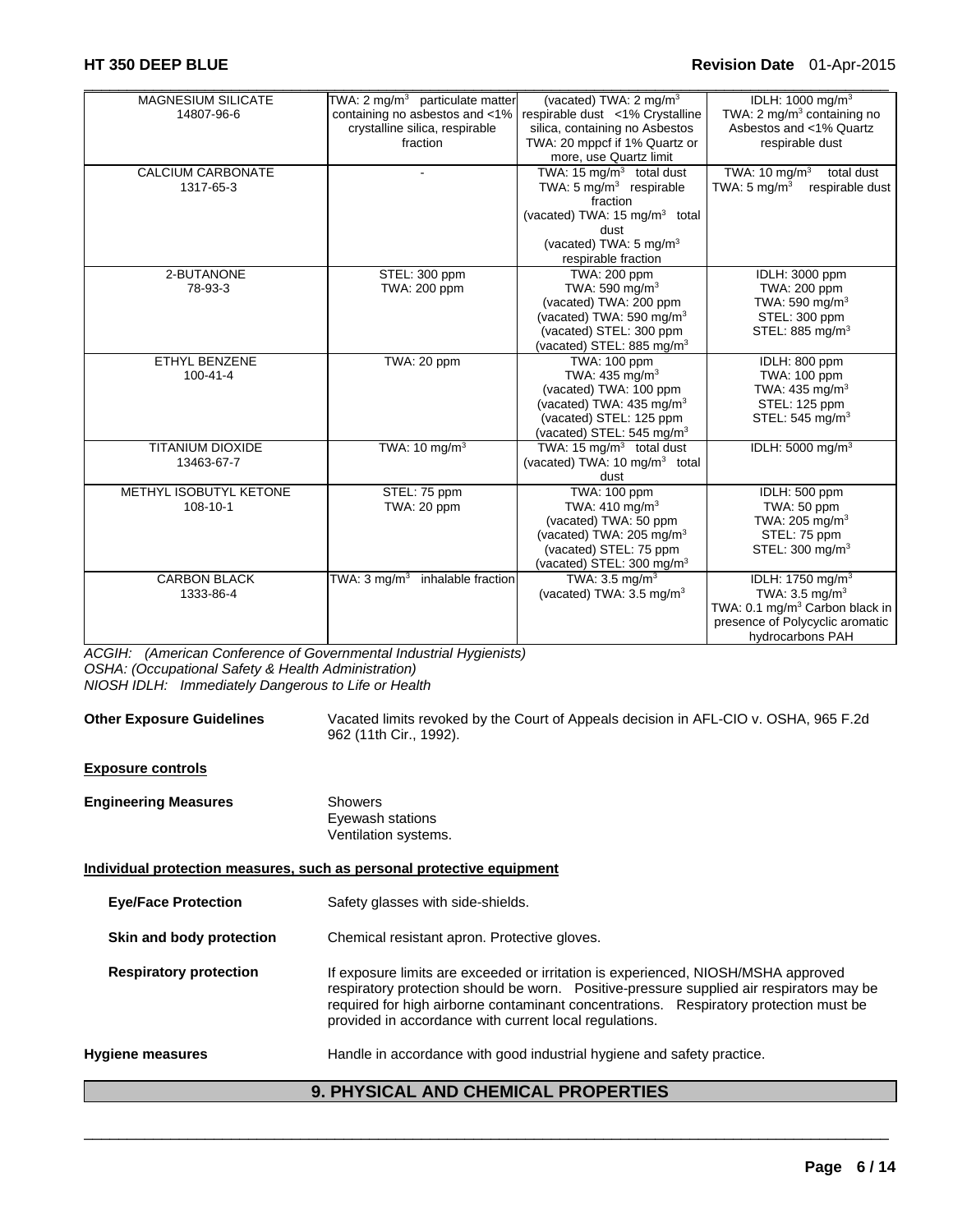#### **Physical and chemical properties**

| <b>Physical state</b>                                                 | Aerosol                  |                       |                          |
|-----------------------------------------------------------------------|--------------------------|-----------------------|--------------------------|
| Appearance                                                            | opaque                   | Odor                  | Solvent                  |
| Color                                                                 | blue                     | <b>Odor Threshold</b> | No information available |
| <b>Property</b>                                                       | <b>Values</b>            | Remarks • Methods     |                          |
| рH                                                                    | No information available |                       |                          |
| <b>Melting/freezing point</b>                                         | No information available |                       |                          |
| Boiling point/boiling range                                           | No information available |                       |                          |
| <b>Flash Point</b>                                                    | -97 °C / -143 °F         | Based on propellant   |                          |
| <b>Evaporation rate</b>                                               | No information available |                       |                          |
| Flammability (solid, gas)                                             | No information available |                       |                          |
| <b>Flammability Limits in Air</b>                                     |                          |                       |                          |
| upper flammability limit                                              | No information available |                       |                          |
| lower flammability limit                                              | No information available |                       |                          |
| Vapor pressure                                                        | No information available |                       |                          |
| Vapor density                                                         | No information available |                       |                          |
| <b>Specific Gravity</b>                                               | 0.811                    |                       |                          |
| <b>Water solubility</b>                                               | Practically insoluble    |                       |                          |
| <b>Partition coefficient: n-octanol/waterNo information available</b> |                          |                       |                          |
| <b>Autoignition temperature</b>                                       | No information available | Not applicable        |                          |
| <b>Decomposition temperature</b>                                      | No information available |                       |                          |
| <b>Viscosity</b>                                                      | No information available |                       |                          |
| <b>Explosive properties</b>                                           | No information available |                       |                          |
| <b>Other information</b>                                              |                          |                       |                          |

 $\Box$ 

**VOC Content(%)** 58.37

**10. STABILITY AND REACTIVITY** 

**Reactivity** 

No data available

#### **Chemical stability**

Stable under recommended storage conditions.

#### **Possibility of hazardous reactions**

None under normal processing.

### **Conditions to Avoid**

Keep away from open flames, hot surfaces and sources of ignition. Keep away from children.

#### **Incompatible Materials**

Incompatible with strong acids and bases. Incompatible with oxidizing agents.

#### **Hazardous Decomposition Products**

None known based on information supplied.

# **11. TOXICOLOGICAL INFORMATION**

 $\Box$ 

### **Information on likely routes of exposure**

#### **Product Information**

**Inhalation** Vapors may irritate throat and respiratory system. May cause drownsiness and dizziness based on components. May cause irritation of respiratory tract. Avoid breathing vapors or mists.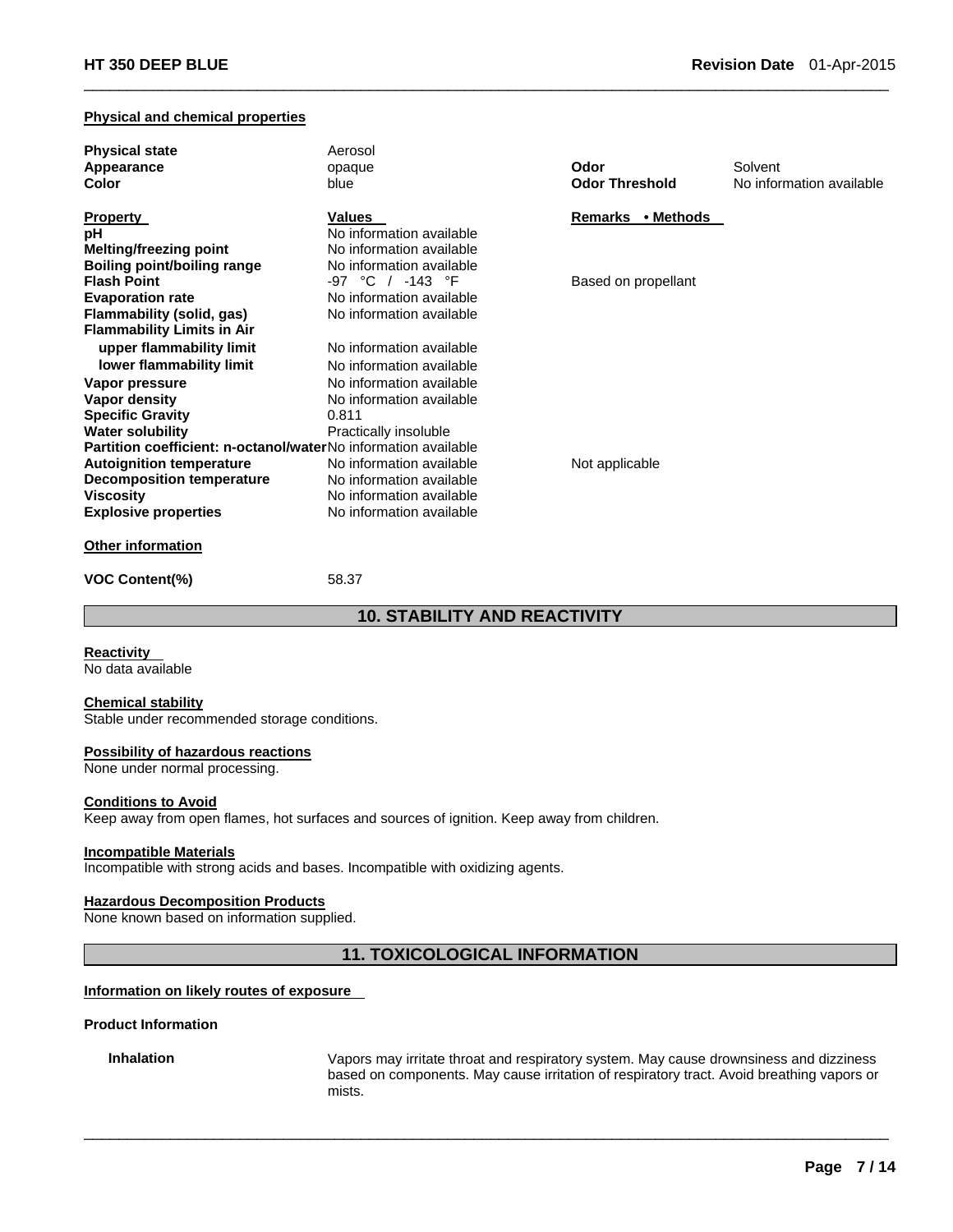| Eye contact         | Irritating to eyes. Avoid contact with eyes.                                                                                                                            |
|---------------------|-------------------------------------------------------------------------------------------------------------------------------------------------------------------------|
| <b>Skin contact</b> | Irritating to skin. Repeated exposure may cause skin dryness or cracking. Prolonged skin<br>contact may defat the skin and produce dermatitis. Avoid contact with skin. |
| Ingestion           | May be harmful if swallowed. Aspiration into the lungs during swallowing may cause serious<br>lung damage which may be fatal.                                           |

 $\Box$ 

#### **Component Information**

| <b>Chemical Name</b>                  | LD50 Oral             | LD50 Dermal                | <b>LC50 Inhalation</b>                   |
|---------------------------------------|-----------------------|----------------------------|------------------------------------------|
| <b>ACETONE</b><br>67-64-1             | = 5800 mg/kg          | 20,000 mg/kg (Rabbit)      | Rat ) 8 h<br>$= 50100$ mg/m <sup>3</sup> |
| <b>TOLUENE</b>                        | Rat)                  | $= 12000$ mg/kg            | (Rat) 4 h                                |
| 108-88-3                              | $= 2600$ mg/kg        | Rabbit)                    | $= 12.5$ mg/L                            |
| N-BUTYL ALCOHOL                       | Rat)                  | (Rabbit)                   | Rat) 4 h                                 |
| $71-36-3$                             | $= 700$ mg/kg         | $= 3402 \text{ mg/kg}$     | $>8000$ ppm                              |
| <b>XYLENE</b>                         | Rat)                  | (Rabbit)                   | Rat ) 4 h                                |
| 1330-20-7                             | $= 3500$ mg/kg        | > 4350 mg/kg               | $= 29.08$ mg/L                           |
| 2-BUTANONE                            | $= 2483$ mg/kg        | $= 5000$ mg/kg             | $= 11700$ ppm                            |
| 78-93-3                               | Rat)                  | (Rabbit)                   | Rat ) 4 h                                |
| ETHYL BENZENE<br>$100 - 41 - 4$       | -                     | $= 15400$ mg/kg<br>Rabbit) | $\overline{\phantom{a}}$                 |
| <b>TITANIUM DIOXIDE</b><br>13463-67-7 | > 10000 mg/kg<br>Rat) | $\overline{\phantom{0}}$   |                                          |
| <b>METHYL ISOBUTYL KETONE</b>         | (Rat)                 | (Rabbit)                   | Rat ) 4 h                                |
| 108-10-1                              | $= 2080$ mg/kg        | $= 3000$ mg/kg             | $= 8.2$ mg/L                             |

#### **Information on toxicological effects**

**Symptoms** Symptoms of overexposure may be headache, tiredness, nausea, and vomiting. Causes respiratory irritation. Causes skin and eye irritation. May cause damage through repeated or prolonged exposure. Suspected of damaging fertility and unborn child. Aspiration into the lungs during swallowing may cause serious lung damage which may be fatal.

#### **Delayed and immediate effects as well as chronic effects from short and long-term exposure**

| <b>Skin corrosion/irritation</b><br>Eye damage/irritation<br><b>Irritation</b><br><b>Sensitization</b><br><b>Germ Cell Mutagenicity</b><br>Carcinogenicity | Irritating to skin.<br>Irritating to eyes.<br>None known.<br>None known.<br>carcinogen. | Irritating to eyes, respiratory system and skin. | The table below indicates whether each agency has evaluated a listed ingredient as a |                          |
|------------------------------------------------------------------------------------------------------------------------------------------------------------|-----------------------------------------------------------------------------------------|--------------------------------------------------|--------------------------------------------------------------------------------------|--------------------------|
| <b>Chemical Name</b>                                                                                                                                       | <b>ACGIH</b>                                                                            | <b>IARC</b>                                      | <b>NTP</b>                                                                           | <b>OSHA</b>              |
| TOLUENE<br>108-88-3                                                                                                                                        |                                                                                         | Group 3                                          |                                                                                      |                          |
| XYLENE<br>1330-20-7                                                                                                                                        |                                                                                         | Group 3                                          |                                                                                      |                          |
| <b>MAGNESIUM SILICATE</b><br>14807-96-6                                                                                                                    |                                                                                         | Group 3                                          | $\qquad \qquad \blacksquare$                                                         |                          |
| <b>ETHYL BENZENE</b><br>100-41-4                                                                                                                           | A <sub>3</sub>                                                                          | Group 2B                                         | ۰                                                                                    | $\overline{\phantom{0}}$ |
| TITANIUM DIOXIDE<br>13463-67-7                                                                                                                             |                                                                                         | 2B                                               | ۰                                                                                    | $\overline{\phantom{a}}$ |
| <b>METHYL ISOBUTYL</b><br><b>KETONE</b><br>108-10-1                                                                                                        | A3                                                                                      | Group 2B                                         |                                                                                      |                          |
| <b>CARBON BLACK</b><br>1333-86-4                                                                                                                           | A <sub>3</sub>                                                                          | Group 2B                                         | $\overline{\phantom{a}}$                                                             | -                        |

 $\Box$ 

*ACGIH: (American Conference of Governmental Industrial Hygienists)* 

*A3 - Animal Carcinogen*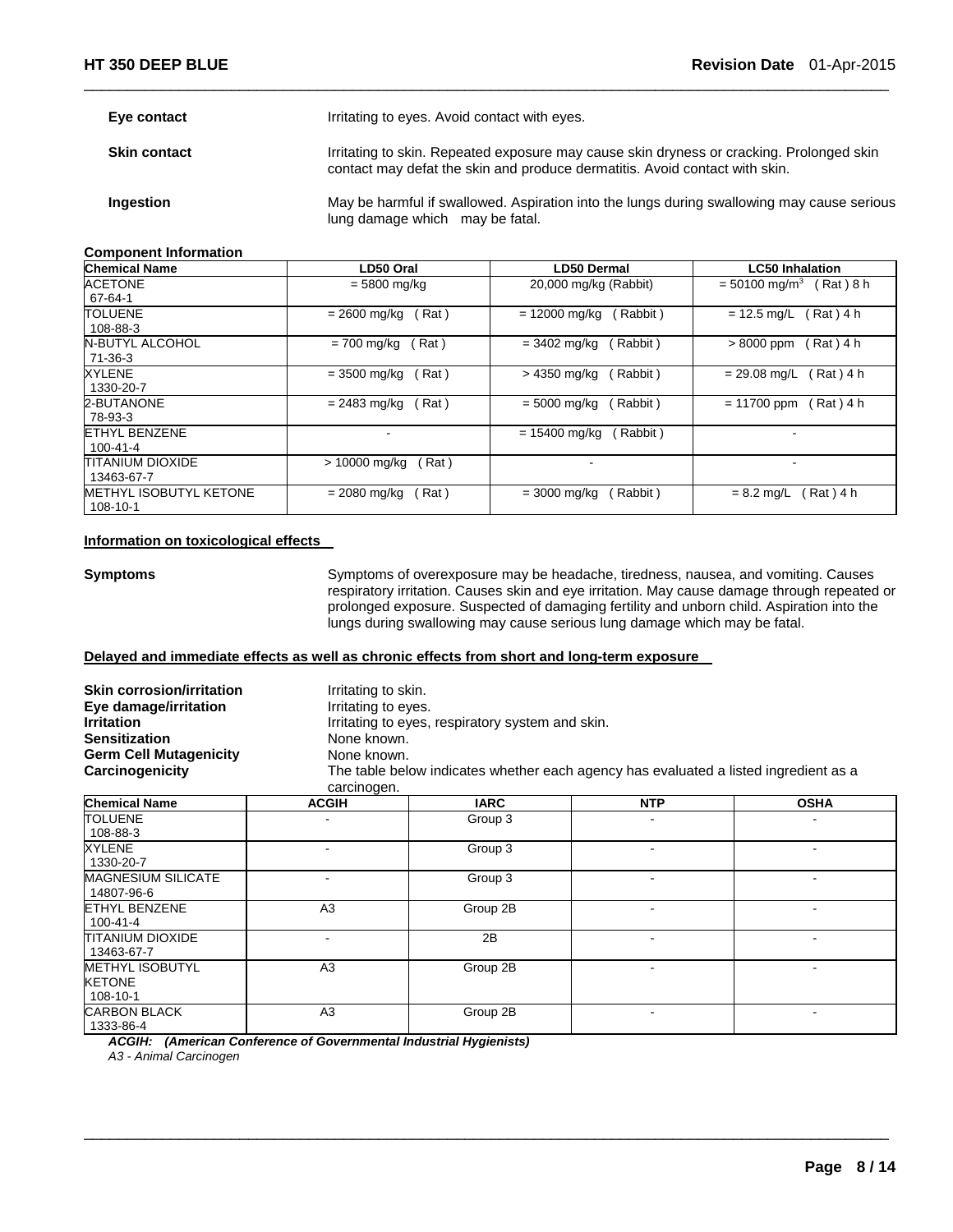| <b>IARC: (International Agency for Research on Cancer)</b>                    |                                                                                                                            |  |  |  |  |
|-------------------------------------------------------------------------------|----------------------------------------------------------------------------------------------------------------------------|--|--|--|--|
| Group 2B - Possibly Carcinogenic to Humans                                    |                                                                                                                            |  |  |  |  |
| Group 3 - Not Classifiable as to Carcinogenicity in Humans                    |                                                                                                                            |  |  |  |  |
| <b>OSHA: (Occupational Safety &amp; Health Administration)</b><br>X - Present |                                                                                                                            |  |  |  |  |
| <b>Reproductive toxicity</b>                                                  | Product is or contains a chemical which is a known or suspected reproductive hazard.                                       |  |  |  |  |
| Specific target organ systemic                                                | May cause respiratory irritation. May cause drowsiness and dizziness.                                                      |  |  |  |  |
| toxicity (single exposure)                                                    |                                                                                                                            |  |  |  |  |
| Specific target organ systemic                                                | May cause damage to organs through prolonged or repeated exposure.                                                         |  |  |  |  |
| toxicity (repeated exposure)                                                  |                                                                                                                            |  |  |  |  |
| <b>Chronic toxicity</b><br>May cause adverse liver effects.                   |                                                                                                                            |  |  |  |  |
| <b>Target Organ Effects</b>                                                   | Central nervous system, Central Vascular System (CVS), Eyes, Kidney, Liver, Respiratory<br>system, Skin, Lymphatic System. |  |  |  |  |
| <b>Neurological effects</b>                                                   | Intentional misuse by deliberately concentrating and inhaling contents may be harmful or<br>fatal.                         |  |  |  |  |
| <b>Aspiration hazard</b>                                                      | May be fatal if swallowed and enters airways.                                                                              |  |  |  |  |
| Numerical measures of toxicity - Product Information                          |                                                                                                                            |  |  |  |  |
| Unknown Acute Toxicity                                                        | 0% of the mixture consists of ingredient(s) of unknown toxicity                                                            |  |  |  |  |
|                                                                               | The following values are calculated based on chapter 3.1 of the GHS document .                                             |  |  |  |  |
| <b>ATEmix (oral)</b>                                                          | 18451<br>mg/kg                                                                                                             |  |  |  |  |
| <b>ATEmix (dermal)</b>                                                        | 10342 mg/kg                                                                                                                |  |  |  |  |
| <b>ATEmix (inhalation-gas)</b>                                                | 871843 mg/l                                                                                                                |  |  |  |  |

# **12. ECOLOGICAL INFORMATION**

# **Ecotoxicity**

**ATEmix (inhalation-dust/mist)** 29.7 mg/l

| <b>Chemical Name</b> | <b>Toxicity to algae</b>  | <b>Toxicity to fish</b>        | <b>Toxicity to</b> | Toxicity to daphnia and     |
|----------------------|---------------------------|--------------------------------|--------------------|-----------------------------|
|                      |                           |                                | microorganisms     | other aquatic invertebrates |
| <b>ACETONE</b>       |                           | 4.74 - 6.33 mL/L LC50          |                    | 10294 - 17704 mg/L EC50     |
| 67-64-1              |                           | Oncorhynchus mykiss 96h        |                    | Daphnia magna 48h Static    |
|                      |                           | 6210 - 8120 mg/L LC50          |                    | 12600 - 12700 mg/L EC50     |
|                      |                           | Pimephales promelas 96h        |                    | Daphnia magna 48h           |
|                      |                           | static 8300 mg/L LC50          |                    |                             |
|                      |                           | Lepomis macrochirus 96h        |                    |                             |
| PROPANE/ISOBUTANE/N- |                           |                                |                    |                             |
| <b>BUTANE</b>        |                           |                                |                    |                             |
| 68476-86-8           |                           |                                |                    |                             |
| <b>TOLUENE</b>       | 433 mg/L EC50             | 11.0 - 15.0 mg/L LC50          |                    | 5.46 - 9.83 mg/L EC50       |
| 108-88-3             | Pseudokirchneriella       | Lepomis macrochirus 96h        |                    | Daphnia magna 48h Static    |
|                      | subcapitata 96h 12.5 mg/L | static 14.1 - 17.16 mg/L       |                    | 11.5 mg/L EC50 Daphnia      |
|                      | EC50 Pseudokirchneriella  | LC50 Oncorhynchus mykiss       |                    | magna 48h                   |
|                      | subcapitata 72h static    | 96h static 15.22 - 19.05 mg/L  |                    |                             |
|                      |                           | LC50 Pimephales promelas       |                    |                             |
|                      |                           | 96h flow-through 5.89 - 7.81   |                    |                             |
|                      |                           | mg/L LC50 Oncorhynchus         |                    |                             |
|                      |                           | mykiss 96h flow-through        |                    |                             |
|                      |                           | 50.87 - 70.34 mg/L LC50        |                    |                             |
|                      |                           | Poecilia reticulata 96h static |                    |                             |
|                      |                           | 12.6 mg/L LC50 Pimephales      |                    |                             |
|                      |                           | promelas 96h static 28.2       |                    |                             |
|                      |                           | mg/L LC50 Poecilia             |                    |                             |
|                      |                           | reticulata 96h semi-static 5.8 |                    |                             |
|                      |                           | mg/L LC50 Oncorhynchus         |                    |                             |
|                      |                           | mykiss 96h semi-static 54      |                    |                             |
|                      |                           | mg/L LC50 Oryzias latipes      |                    |                             |
|                      |                           | 96h static                     |                    |                             |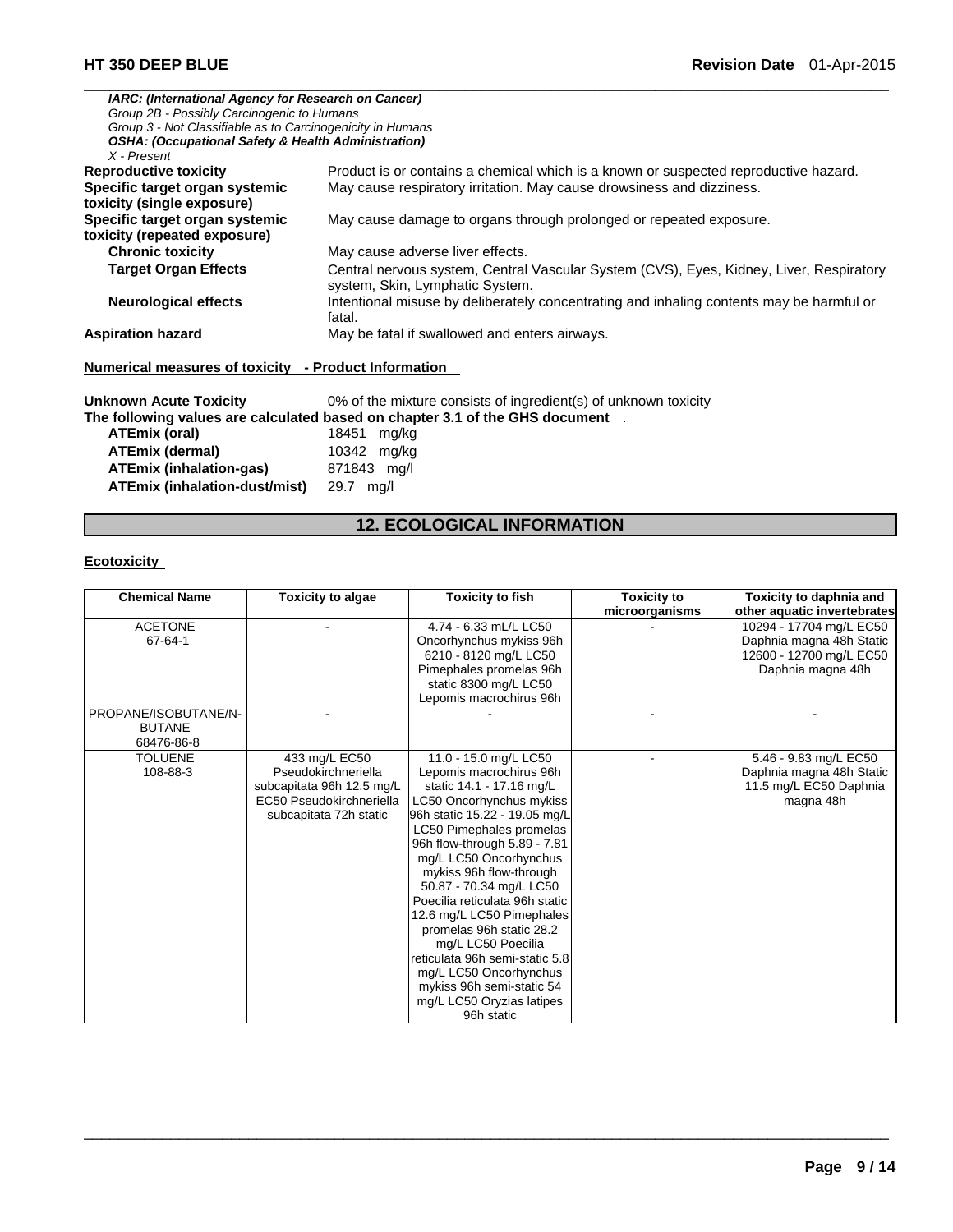| N-BUTYL ALCOHOL           | 500 mg/L EC50                | 100000 - 500000 µg/L LC50       |                | 1897 - 2072 mg/L EC50       |
|---------------------------|------------------------------|---------------------------------|----------------|-----------------------------|
| 71-36-3                   | Desmodesmus subspicatus      | Lepomis macrochirus 96h         |                | Daphnia magna 48h Static    |
|                           | 96h 500 mg/L EC50            | static 1730 - 1910 mg/L         |                | 1983 mg/L EC50 Daphnia      |
|                           | Desmodesmus subspicatus      | <b>LC50 Pimephales promelas</b> |                | magna 48h                   |
|                           | 72h                          | 96h static 1740 mg/L LC50       |                |                             |
|                           |                              | Pimephales promelas 96h         |                |                             |
|                           |                              | flow-through 1910000 µg/L       |                |                             |
|                           |                              | LC50 Pimephales promelas        |                |                             |
|                           |                              | 96h static                      |                |                             |
| <b>XYLENE</b>             |                              | 13.1 - 16.5 mg/L LC50           |                | 0.6 mg/L LC50 Gammarus      |
| 1330-20-7                 |                              | Lepomis macrochirus 96h         |                | lacustris 48h 3.82 mg/L     |
|                           |                              | flow-through 13.5 - 17.3        |                | EC50 water flea 48h         |
|                           |                              | mg/L LC50 Oncorhynchus          |                |                             |
|                           |                              | mykiss 96h 2.661 - 4.093        |                |                             |
|                           |                              | mg/L LC50 Oncorhynchus          |                |                             |
|                           |                              | mykiss 96h static 23.53 -       |                |                             |
|                           |                              | 29.97 mg/L LC50                 |                |                             |
|                           |                              | Pimephales promelas 96h         |                |                             |
|                           |                              | static 30.26 - 40.75 mg/L       |                |                             |
|                           |                              | LC50 Poecilia reticulata 96h    |                |                             |
|                           |                              | static 7.711 - 9.591 mg/L       |                |                             |
|                           |                              | LC50 Lepomis macrochirus        |                |                             |
|                           |                              | 96h static 13.4 mg/L LC50       |                |                             |
|                           |                              | Pimephales promelas 96h         |                |                             |
|                           |                              | flow-through 19 mg/L LC50       |                |                             |
|                           |                              | Lepomis macrochirus 96h         |                |                             |
|                           |                              | 780 mg/L LC50 Cyprinus          |                |                             |
|                           |                              | carpio 96h semi-static 780      |                |                             |
|                           |                              | mg/L LC50 Cyprinus carpio       |                |                             |
|                           |                              | 96h                             |                |                             |
| <b>MAGNESIUM SILICATE</b> |                              | 100 g/L LC50 Brachydanio        | $\blacksquare$ | $\ddot{\phantom{a}}$        |
| 14807-96-6                |                              | rerio 96h semi-static           |                |                             |
| 2-BUTANONE                |                              | 3130 - 3320 mg/L LC50           |                | 4025 - 6440 mg/L EC50       |
| 78-93-3                   |                              | Pimephales promelas 96h         |                | Daphnia magna 48h Static    |
|                           |                              | flow-through                    |                | 5091 mg/L EC50 Daphnia      |
|                           |                              |                                 |                | magna 48h 520 mg/L EC50     |
|                           |                              |                                 |                | Daphnia magna 48h           |
| <b>ETHYL BENZENE</b>      | 4.6 mg/L EC50                | 11.0 - 18.0 mg/L LC50           |                | 1.8 - 2.4 mg/L EC50 Daphnia |
| 100-41-4                  | Pseudokirchneriella          | Oncorhynchus mykiss 96h         |                | magna 48h                   |
|                           | subcapitata 72h 438 mg/L     | static 7.55 - 11 mg/L LC50      |                |                             |
|                           | EC50 Pseudokirchneriella     | Pimephales promelas 96h         |                |                             |
|                           | subcapitata 96h 2.6 - 11.3   | flow-through 9.1 - 15.6 mg/L    |                |                             |
|                           | mg/L EC50                    | LC50 Pimephales promelas        |                |                             |
|                           | Pseudokirchneriella          | 96h static 32 mg/L LC50         |                |                             |
|                           | subcapitata 72h static 1.7 - | Lepomis macrochirus 96h         |                |                             |
|                           | 7.6 mg/L EC50                | static 4.2 mg/L LC50            |                |                             |
|                           | Pseudokirchneriella          | Oncorhynchus mykiss 96h         |                |                             |
|                           | subcapitata 96h static       | semi-static 9.6 mg/L LC50       |                |                             |
|                           |                              | Poecilia reticulata 96h static  |                |                             |
| <b>METHYL ISOBUTYL</b>    | 400 mg/L EC50                | 496 - 514 mg/L LC50             |                | 170 mg/L EC50 Daphnia       |
| <b>KETONE</b>             | Pseudokirchneriella          | Pimephales promelas 96h         |                | magna 48h                   |
| 108-10-1                  | subcapitata 96h              | flow-through                    |                |                             |

#### **Persistence and degradability**

No information available.

#### **Bioaccumulation**

No information available.

| <b>Chemical Name</b>       | log Pow |
|----------------------------|---------|
| <b>ACETONE</b>             | $-0.24$ |
| 67-64-1                    |         |
| PROPANE/ISOBUTANE/N-BUTANE | 2.8     |
| 68476-86-8                 |         |
| <b>TOLUENE</b>             | 2.65    |
| 108-88-3                   |         |
| N-BUTYL ALCOHOL            | 0.785   |
| $71-36-3$                  |         |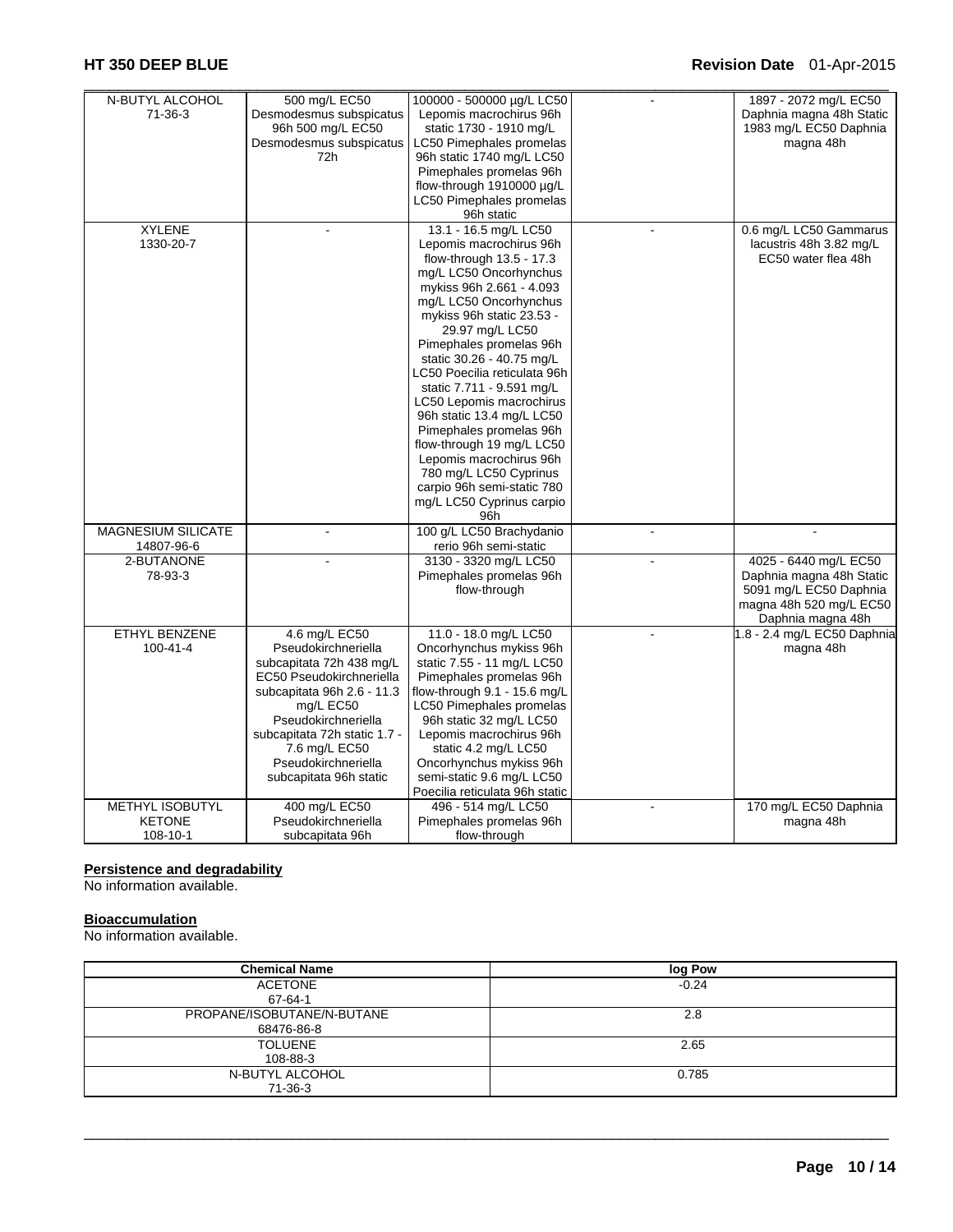| <b>XYLENE</b>          | 3.15  |
|------------------------|-------|
| 1330-20-7              |       |
| 2-BUTANONE             | 0.29  |
| 78-93-3                |       |
| ETHYL BENZENE          | 3.118 |
| $100 - 41 - 4$         |       |
| METHYL ISOBUTYL KETONE | 1.19  |
| 108-10-1               |       |

**Other adverse effects** No information available

# **13. DISPOSAL CONSIDERATIONS**

#### **Waste treatment**

**Waste Disposal Methods** This material, as supplied, is a hazardous waste according to federal regulations (40 CFR 261). **Contaminated packaging** Do not re-use empty containers. Pressurized container: Do not pierce or burn, even after use. Empty containers should be taken to an approved waste handling site for recycling or disposal.

# **14. TRANSPORT INFORMATION**

| <b>DOT Ground</b> | CONSUMER COMMODITY ORM-D |
|-------------------|--------------------------|
|                   | Ωr                       |
|                   | LIMITED QUANTITY         |

| IATA        | UN1950, AEROSOLS, FLAMMABLE, 2.1, LTD. QTY. |
|-------------|---------------------------------------------|
| <b>IMDG</b> | UN1950, AEROSOLS, FLAMMABLE, 2.1, LTD. QTY. |

# **15. REGULATORY INFORMATION**

# **International Inventories**

| <b>Chemical Name</b>                  | <b>TSCA</b> | <b>DSL/NDSL</b> | EINECS/ELI<br><b>NCS</b> | <b>ENCS</b>       | <b>IECSC</b> | <b>KECL</b> | <b>PICCS</b>      | <b>AICS</b> |
|---------------------------------------|-------------|-----------------|--------------------------|-------------------|--------------|-------------|-------------------|-------------|
| <b>ACETONE</b>                        | X           | X               | x                        | Χ                 | X            | X           | $\check{ }$<br>⌒  | X           |
| <b>PROPANE/ISOBUTAN</b><br>E/N-BUTANE | X           | X               | X                        | Not listed        | X            | X           | $\checkmark$<br>∧ | X           |
| <b>TOLUENE</b>                        | X           | X               | X                        | X                 | X            | X           | $\checkmark$<br>⋏ | X           |
| N-BUTYL ALCOHOL                       | v<br>⋏      | v               |                          | $\check{ }$<br>́  | Χ            | ∧           | v<br>́            |             |
| <b>XYLENE</b>                         | X           | v<br>⋏          | x                        | $\checkmark$<br>⋏ | Χ            | ⋏           | $\checkmark$<br>́ |             |
| <b>MAGNESIUM</b><br><b>SILICATE</b>   | x           | X               | x                        | x                 | x            | X           | X                 | x           |
| <b>CALCIUM</b><br><b>CARBONATE</b>    | x           | x               | x                        | x                 | x            | Χ           | x                 |             |
| 2-BUTANONE                            | x           | v               |                          | Χ                 | X            | х           | $\check{ }$<br>́  | Χ           |
| ETHYL BENZENE                         | X           | X               | X                        | $\check{ }$<br>⌒  | Χ            | v<br>⋏      | $\check{ }$<br>́  | x           |
| <b>TITANIUM DIOXIDE</b>               | v<br>⋏      | $\check{ }$     | $\check{ }$              | $\check{ }$<br>⌒  | $\checkmark$ |             | $\checkmark$<br>⌒ |             |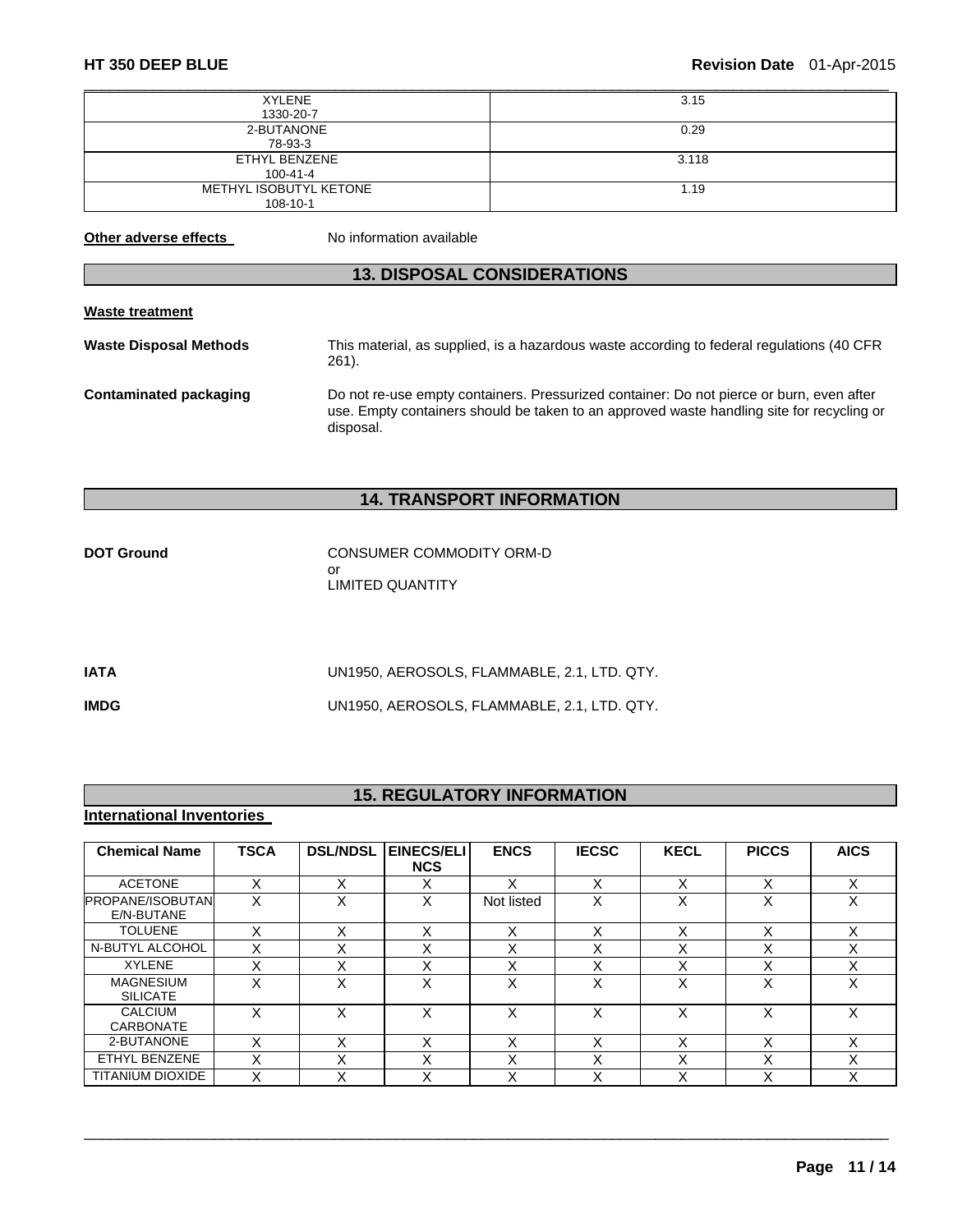| <b>ISOBUTYL</b><br>METHY'<br><u>.</u> |  |  |  |  |
|---------------------------------------|--|--|--|--|
| <b>KETONE</b>                         |  |  |  |  |
| <b>CARBON BLACK</b>                   |  |  |  |  |

**Legend: TSCA** - United States Toxic Substances Control Act Section 8(b) Inventory

**DSL/NDSL** - Canadian Domestic Substances List/Non-Domestic Substances List

**Sudden Release of Pressure Hazard** Yes **Reactive Hazard** no

**EINECS/ELINCS** - European Inventory of Existing Commercial Chemical Substances/EU List of Notified Chemical Substances

**ENCS** - Japan Existing and New Chemical Substances

**CHINA** - China Inventory of Existing Chemical Substances

**KECL** - Korean Existing and Evaluated Chemical Substances

**PICCS** - Philippines Inventory of Chemicals and Chemical Substances

**AICS** - Australian Inventory of Chemical Substances

### **U.S. Federal Regulations**

#### **SARA 313**

Section 313 of Title III of the Superfund Amendments and Reauthorization Act of 1986 (SARA). This product contains a chemical or chemicals which are subject to the reporting requirements of the Act and Title 40 of the Code of Federal Regulations, Part 372:

| <b>Chemical Name</b>                  | <b>CAS-No</b>  | Weight %* | SARA 313 - Threshold<br>Values % |
|---------------------------------------|----------------|-----------|----------------------------------|
| TOLUENE - 108-88-3                    | 108-88-3       | 10-20     | 1.0                              |
| N-BUTYL ALCOHOL - 71-36-3             | 71-36-3        | $1 - 10$  | 1.0                              |
| XYLENE - 1330-20-7                    | 1330-20-7      | $1 - 10$  | 1.0                              |
| ETHYL BENZENE - 100-41-4              | $100 - 41 - 4$ | $1 - 10$  | 0.1                              |
| METHYL ISOBUTYL KETONE - 108-10-1     | 108-10-1       | $1 - 10$  | 1.0                              |
| <b>SARA 311/312 Hazard Categories</b> |                |           |                                  |
| <b>Acute Health Hazard</b>            | Yes            |           |                                  |
| <b>Chronic Health Hazard</b>          | Yes            |           |                                  |
| <b>Fire Hazard</b>                    | Yes            |           |                                  |

### **Clean Water Act**

This product contains the following substances which are regulated pollutants pursuant to the Clean Water Act (40 CFR 122.21 and 40 CFR 122.42):

| <b>Chemical Name</b> | <b>CWA - Reportable</b><br>Quantities | <b>CWA - Toxic Pollutants</b> | <b>CWA - Priority Pollutants</b> | <b>CWA - Hazardous</b><br><b>Substances</b> |
|----------------------|---------------------------------------|-------------------------------|----------------------------------|---------------------------------------------|
|                      |                                       |                               |                                  |                                             |
| <b>TOLUENE</b>       | 1000 lb                               |                               |                                  |                                             |
| 108-88-3             |                                       |                               |                                  |                                             |
| <b>XYLENE</b>        | 100 <sub>1b</sub>                     |                               |                                  |                                             |
| 1330-20-7            |                                       |                               |                                  |                                             |
| ETHYL BENZENE        | 1000 lb                               |                               |                                  |                                             |
| $100 - 41 - 4$       |                                       |                               |                                  |                                             |

#### **CERCLA**

This material, as supplied, contains one or more substances regulated as a hazardous substance under the Comprehensive Environmental Response Compensation and Liability Act (CERCLA) (40 CFR 302):

| <b>Chemical Name</b> | <b>Hazardous Substances RQs</b> | <b>Extremely Hazardous Substances</b> | RQ                               |
|----------------------|---------------------------------|---------------------------------------|----------------------------------|
|                      |                                 | <b>RQs</b>                            |                                  |
| <b>ACETONE</b>       | 5000 lb                         |                                       | RQ 5000 lb final RQ              |
| 67-64-1              |                                 |                                       | RQ 2270 kg final RQ              |
| <b>TOLUENE</b>       | 1000 lb 1 lb                    |                                       | RQ 1000 lb final RQ              |
| 108-88-3             |                                 |                                       | RQ 454 kg final RQ RQ 1 lb final |
|                      |                                 |                                       | RQ                               |
|                      |                                 |                                       | RQ 0.454 kg final RQ             |
| N-BUTYL ALCOHOL      | 5000 lb                         |                                       | RQ 5000 lb final RQ              |
| 71-36-3              |                                 |                                       | RQ 2270 kg final RQ              |
| <b>XYLENE</b>        | 100 <sub>lb</sub>               |                                       | RQ 100 lb final RQ               |
| 1330-20-7            |                                 |                                       | RQ 45.4 kg final RQ              |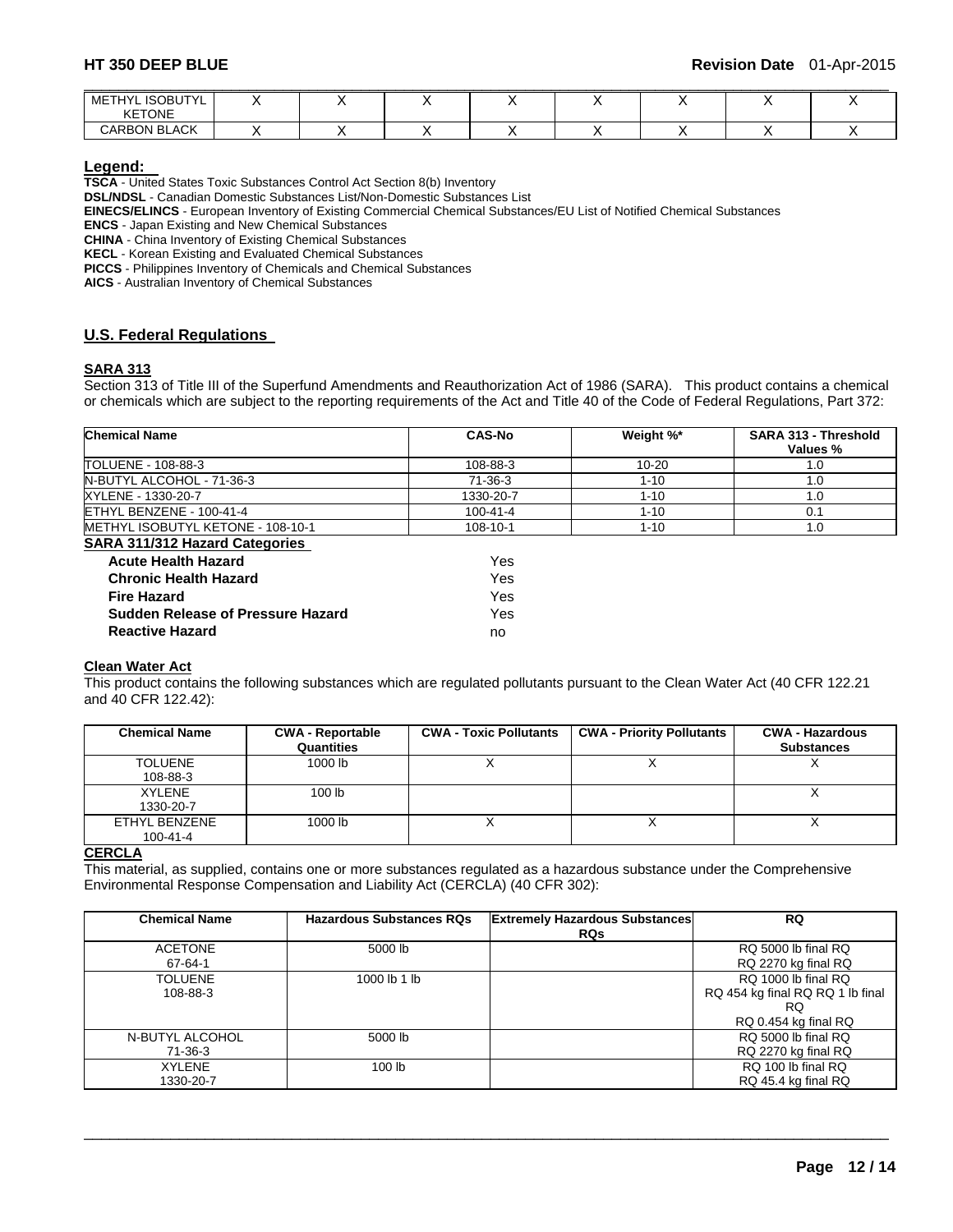| 2-BUTANONE             | 5000 lb | RQ 5000 lb final RQ |
|------------------------|---------|---------------------|
| 78-93-3                |         | RQ 2270 kg final RQ |
| ETHYL BENZENE          | 1000 lb | RQ 1000 lb final RQ |
| $100 - 41 - 4$         |         | RQ 454 kg final RQ  |
| METHYL ISOBUTYL KETONE | 5000 lb | RQ 5000 lb final RQ |
| $108 - 10 - 1$         |         | RQ 2270 kg final RQ |

# **U.S. State Regulations**

### **California Proposition 65**

This product contains the following Proposition 65 chemicals:

| <b>Chemical Name</b>              | California Prop. 65 |  |
|-----------------------------------|---------------------|--|
| TOLUENE - 108-88-3                | Developmental       |  |
|                                   | Female Reproductive |  |
| ETHYL BENZENE - 100-41-4          | Carcinogen          |  |
| METHYL ISOBUTYL KETONE - 108-10-1 | Carcinogen          |  |
|                                   | Developmental       |  |
| CARBON BLACK - 1333-86-4          | Carcinogen          |  |
| TITANIUM DIOXIDE - 13463-67-7     | Carcinogen          |  |

### **U.S. State Right-to-Know Regulations**

| <b>Chemical Name</b>      | New Jersey | <b>Massachusetts</b> | Pennsylvania |
|---------------------------|------------|----------------------|--------------|
| <b>ACETONE</b>            | X          | Х                    | х            |
| 67-64-1                   |            |                      |              |
| <b>TOLUENE</b>            | X          | X                    | X            |
| 108-88-3                  |            |                      |              |
| N-BUTYL ALCOHOL           | X          | X                    | X            |
| 71-36-3                   |            |                      |              |
| <b>XYLENE</b>             | X          | X                    | X            |
| 1330-20-7                 |            |                      |              |
| <b>MAGNESIUM SILICATE</b> | X          | X                    | X            |
| 14807-96-6                |            |                      |              |
| CALCIUM CARBONATE         | X          | X                    | X            |
| 1317-65-3                 |            |                      |              |
| 2-BUTANONE                | X          | X                    | X            |
| 78-93-3                   |            |                      |              |
| <b>ETHYL BENZENE</b>      | X          | X                    | X            |
| $100 - 41 - 4$            |            |                      |              |
| <b>TITANIUM DIOXIDE</b>   | X          | X                    | X            |
| 13463-67-7                |            |                      |              |
| METHYL ISOBUTYL KETONE    | X          | X                    | X            |
| 108-10-1                  |            |                      |              |
| <b>CARBON BLACK</b>       | X          | X                    | X            |
| 1333-86-4                 |            |                      |              |

**EPA Pesticide Registration Number** Not applicable

### **Canada**

**This product has been classified in accordance with the hazard criteria of the Controlled Products Regulations (CPR) and the MSDS contains all the information required by the CPR.** 



# **16. OTHER INFORMATION**